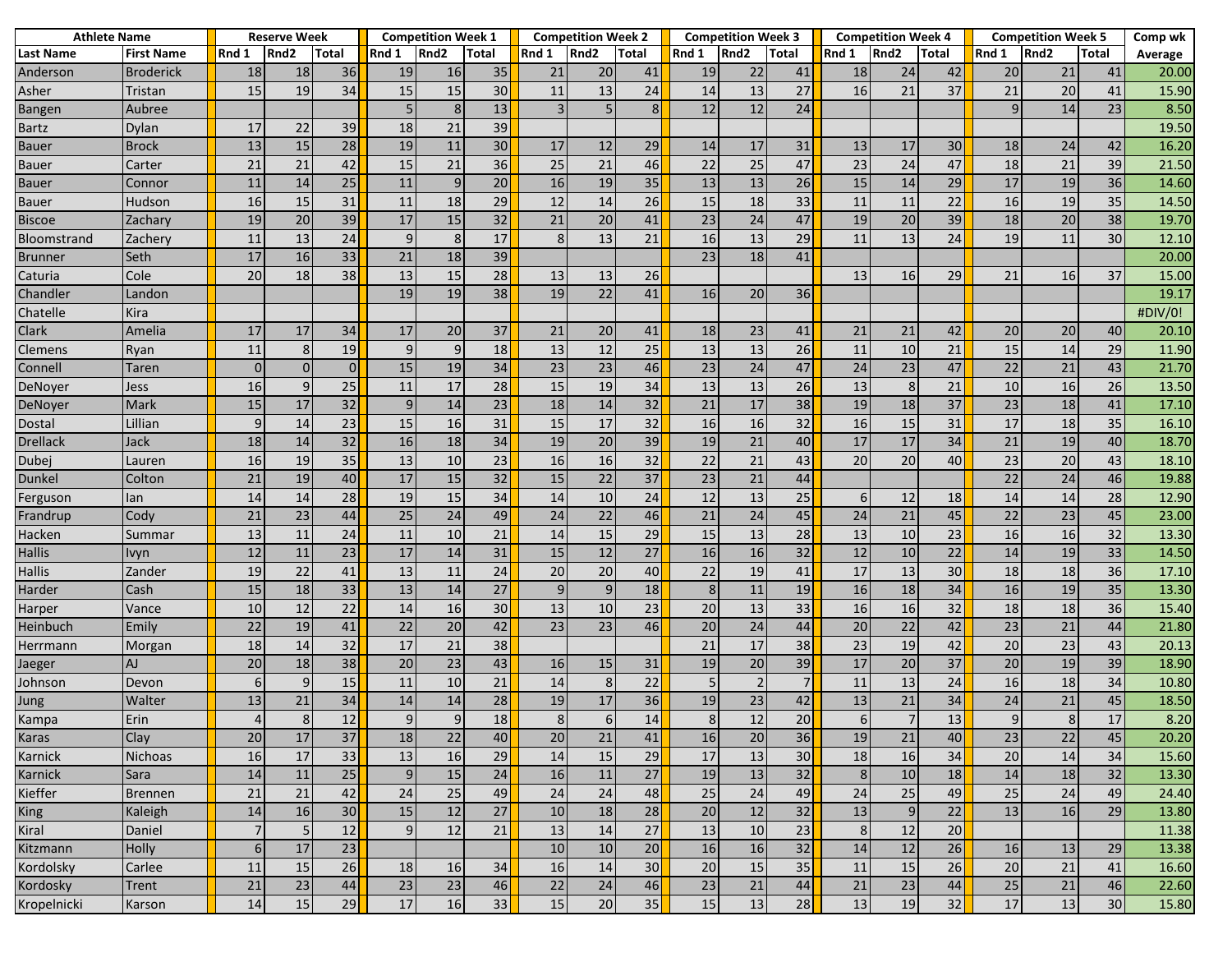| <b>Athlete Name</b> |                   | <b>Reserve Week</b> |                  |              | <b>Competition Week 1</b> |                  |          | <b>Competition Week 2</b> |                  |       |                | <b>Competition Week 3</b> |       |       | <b>Competition Week 4</b> |       | <b>Competition Week 5</b> |                  |              | Comp wk |
|---------------------|-------------------|---------------------|------------------|--------------|---------------------------|------------------|----------|---------------------------|------------------|-------|----------------|---------------------------|-------|-------|---------------------------|-------|---------------------------|------------------|--------------|---------|
| Last Name           | <b>First Name</b> | Rnd 1               | Rnd <sub>2</sub> | <b>Total</b> | Rnd 1                     | Rnd <sub>2</sub> | Total    | Rnd 1                     | Rnd <sub>2</sub> | Total | Rnd 1          | Rnd <sub>2</sub>          | Total | Rnd 1 | Rnd <sub>2</sub>          | Total | Rnd 1                     | Rnd <sub>2</sub> | <b>Total</b> | Average |
| Lamb                | Tanner            | 18                  | 21               | 39           | 21                        | 20               | 41       | 24                        | 21               | 45    | 23             | 25                        | 48    | 24    | 21                        | 45    | 24                        | 23               | 47           | 22.60   |
| Larson              | Conner            | 20                  | 21               | 41           | 20                        | 20               | 40       | 22                        | 17               | 39    | 23             | 24                        | 47    | 19    | 20                        | 39    | 22                        | 23               | 45           | 21.00   |
| Larson              | Tyler             |                     |                  |              |                           |                  |          | 16                        | 21               | 37    |                |                           |       | 18    | 19                        | 37    |                           |                  |              | 18.50   |
| Leifeld             | <b>Nick</b>       | 15                  | 11               | 26           | 11                        | 15               | 26       | 16                        | 15               | 31    | 18             | 11                        | 29    | 14    | 13                        | 27    | 16                        | 18               | 34           | 14.70   |
| Lentz               | <b>Alexis</b>     | 18                  | 12               | 30           | 17                        | 12               | 29       | 12                        | 8                | 20    | 12             | 11                        | 23    | 9     | 8                         | 17    | 14                        | 10               | 24           | 11.30   |
| Mathison            | Lindsay           | 14                  | 11               | 25           | 10                        | $\overline{9}$   | 19       | 14                        | 13               | 27    | 14             | 20                        | 34    | 10    | 9                         | 19    |                           |                  |              | 12.38   |
| Mattila             | Tanner            | 19                  | 17               | 36           | 18                        | 16               | 34       | 14                        | 21               | 35    | 20             | 16                        | 36    | 15    | 17                        | 32    | 17                        | 20               | 37           | 17.40   |
| McCallum            | Matthew           | 16                  | 10               | 26           | 16                        | 10               | 26       | 13                        | 12               | 25    | 15             | 10                        | 25    | 19    | 14                        | 33    | 17                        | 17               | 34           | 14.30   |
| McDonald            | Cameron           | 16                  | 17               | 33           | 17                        | 17               | 34       | 21                        | 21               | 42    | 20             | 25                        | 45    | 15    | 20                        | 35    | 22                        | 24               | 46           | 20.20   |
| McGrath             | Colton            | 12                  | 15               | 27           | 16                        | 11               | 27       | 18                        | 20               | 38    | 22             | 17                        | 39    | 17    | 17                        | 34    |                           |                  |              | 17.25   |
| McGrath             | Megan             | 19                  | 17               | 36           | 19                        | 17               | 36       | 14                        | 20               | 34    | 16             | 15                        | 31    | 16    | 17                        | 33    | 15                        | 13               | 28           | 16.20   |
| <b>Meyers</b>       | Collin            | 22                  | 20               | 42           | 20                        | 23               | 43       | 17                        | 19               | 36    | 20             | 24                        | 44    | 20    | 20                        | 40    | 22                        | 22               | 44           | 20.70   |
| Miller              | Amelia            | 15                  | 11               | 26           | 11                        | 10               | 21       | 13                        | 11               | 24    | 17             | 16                        | 33    | 17    | 16                        | 33    | 17                        | 19               | 36           | 14.70   |
| Miller              | Tyler Jon         | 21                  | 15               | 36           | 18                        | 17               | 35       | 19                        | 17               | 36    | 17             | 14                        | 31    | 14    | 20                        | 34    | 12                        | 10               | 22           | 15.80   |
| Molnar              | Sophia            |                     | $\overline{7}$   | 10           | 10                        | 4                | 14       |                           |                  |       | $\overline{7}$ | 14                        | 21    | 18    | 18                        | 36    | 18                        | 18               | 36           | 13.38   |
| Molnar              | William           | 15                  | 20               | 35           | 18                        | 19               | 37       |                           |                  |       |                |                           |       | 17    | 19                        | 36    | 19                        | 20               | 39           | 18.67   |
| Mosher              | <b>Brock</b>      | 20                  | 21               | 41           | 20                        | 21               | 41       | 25                        | 24               | 49    | 25             | 24                        | 49    | 23    | 23                        | 46    | 24                        | 21               | 45           | 23.00   |
| Nadeau              | Luke              | 23                  | 21               | 44           | 23                        | 23               | 46       | 22                        | 23               | 45    | 24             | 24                        | 48    | 24    | 25                        | 49    | 22                        | 23               | 45           | 23.30   |
| Nauer               | Isaac             | 20                  | 22               | 42           | 15                        | 16               | 31       |                           |                  |       |                |                           |       | 20    | 21                        | 41    | 17                        | 20               | 37           | 18.17   |
| Navarrette          | Miguel            | 6                   | 9                | 15           | 9                         | 17               | 26       | 8                         | 10               | 18    |                |                           |       | 16    | 20                        | 36    | 19                        | 12               | 31           | 13.88   |
| Nelson              | Evan              | 15                  | 17               | 32           | 19                        | 19               | 38       | 20                        | 15               | 35    | 21             | 19                        | 40    | 19    | 10                        | 29    | 22                        | 19               | 41           | 18.30   |
| Patton              | Andrew            |                     |                  |              | 14                        | 13               | 27       | 17                        | 18               | 35    | 17             | 22                        | 39    | 18    | 19                        | 37    | 15                        | 23               | 38           | 17.60   |
| Peine               | Jake              | 16                  | 16               | 32           |                           |                  |          | 14                        | 16               | 30    |                |                           |       |       |                           |       | 18                        | 22               | 40           | 17.50   |
| Peine               | Joe               | 17                  | 11               | 28           | 16                        | 21               | 37       | 14                        | 22               | 36    | 18             | 23                        | 41    | 14    | 17                        | 31    | 21                        | 15               | 36           | 18.10   |
| Pelava              | Taylor            | 19                  | 20               | 39           | $\Omega$                  | $\overline{0}$   | $\Omega$ | 20                        | 19               | 39    |                |                           |       | 20    | 19                        | 39    | 18                        | 23               | 41           | 14.88   |
| Peterson            | Creed             | 11                  | 11               | 22           | 6                         | $6 \mid$         | 12       | 13                        | 9                | 22    | 11             | 16                        | 27    | 15    | 18                        | 33    | 13                        | 19               | 32           | 12.60   |
| Precious            | Hanah             | 8                   | 9                | 17           | 8                         | 5 <sub>l</sub>   | 13       | 12                        | 14               | 26    | 15             | 16                        | 31    | 14    | 15                        | 29    | 12                        | 11               | 23           | 12.20   |
| Precious            | Isabel            | 18                  | 13               | 31           | 21                        | 21               | 42       | 19                        | 19               | 38    | 19             | 19                        | 38    |       |                           |       | 13                        | 19               | 32           | 18.75   |
| Pugh                | Carter            | 14                  | 11               | 25           | 17                        | $\overline{9}$   | 26       | 15                        | 14               | 29    | 12             | 14                        | 26    | 14    | 11                        | 25    | 12                        | 19               | 31           | 13.70   |
| Ries                | Cason             | 10                  | 17               | 27           | 15                        | 17               | 32       | 12                        | 12               | 24    | 16             | 21                        | 37    | 21    | 20                        | 41    | 19                        | 21               | 40           | 17.40   |
| Rother              | Zachary           | 16                  | 16               | 32           | 16                        | 16               | 32       | 19                        | 16               | 35    | 19             | 17                        | 36    | 17    | 22                        | 39    | 24                        | 24               | 48           | 19.00   |
| Route               | Joshua            | 17                  | 17               | 34           | 17                        | 19               | 36       | 23                        | 25               | 48    | 22             | 20                        | 42    | 19    | 20                        | 39    | 19                        | 20               | 39           | 20.40   |
| Rowan               | Hunter            | 16                  | 16               | 32           | 20                        | 12               | 32       | 21                        | 24               | 45    | 18             | 21                        | 39    | 23    | 19                        | 42    | 16                        | 16               | 32           | 19.00   |
| Ruble               | Pacer             | 15                  | 18               | 33           | 20                        | 14               | 34       | 22                        | 21               | 43    | 19             | 19                        | 38    | 20    | 16                        | 36    | 22                        | 21               | 43           | 19.40   |
| Rud                 | Charles           | 20                  | 16               | 36           | 14                        | 14               | 28       | 14                        | 19               | 33    | 18             | 19                        | 37    | 18    | 18                        | 36    | 17                        | 19               | 36           | 17.00   |
| Rud                 | Katelyn           | 14                  | 19               | 33           | 17                        | 20               | 37       | 20                        | 19               | 39    | 23             | 18                        | 41    | 14    | 19                        | 33    | 22                        | 15               | 37           | 18.70   |
| Schield             | Jacob             | 9                   | 11               | 20           | 11                        | 13               | 24       | 17                        | 19               | 36    | 20             | 19                        | 39    | 21    | 16                        | 37    | 13                        | 16               | 29           | 16.50   |
| Schulte             | Trent             | 10                  | 11               | 21           | 15                        | 12               | 27       | 13                        | 14               | 27    | 11             | 11                        | 22    | 10    | 10                        | 20    | 10                        | 13               | 23           | 11.90   |
| Schutz              | Kaitlyn           | 19                  | 15               | 34           | 11                        | 14               | 25       | 20                        | 18               | 38    | 19             | 21                        | 40    | 21    | 20                        | 41    | 20                        | 21               | 41           | 18.50   |
| Schweich            | Aaron             | 21                  | 18               | 39           | 20                        | 18               | 38       | 8                         | 10               | 18    | 14             | 20                        | 34    | 18    | 20                        | 38    | 18                        | 12               | 30           | 15.80   |
| Schweich            | Carly             | 8                   | 12               | 20           | 15                        | 8 <sup>1</sup>   | 23       |                           |                  |       | 13             | 10                        | 23    | 14    | 13                        | 27    | 6 <sup>1</sup>            | 10               | 16           | 11.13   |
| Seubert             | Ryan              |                     |                  |              |                           |                  |          | 22                        | 14               | 36    |                |                           |       |       |                           |       |                           |                  |              | 18.00   |
| Skov                | Lauren            | 16                  | 19               | 35           | 18                        | 18               | 36       | 20                        | 23               | 43    | 17             | 22                        | 39    | 19    | 15                        | 34    | 21                        | 23               | 44           | 19.60   |
| Smith               | Gavin             | 20                  | 19               | 39           | 17                        | 22               | 39       | 24                        | 22               | 46    | 21             | 23                        | 44    | 20    | 19                        | 39    | 23                        | 24               | 47           | 21.50   |
| Sticha              | Sydney            | 10                  | 6                | 16           | 9                         | 10               | 19       | 13                        | 6                | 19    | 10             | $\overline{4}$            | 14    | -7    | 13                        | 20    | 11                        | $\overline{9}$   | 20           | 9.20    |
| Trembath            | Ayden             | 16                  | 16               | 32           | 21                        | 18               | 39       | 21                        | 18               | 39    | 19             | 23                        | 42    | 19    | 17                        | 36    | 22                        | 23               | 45           | 20.10   |